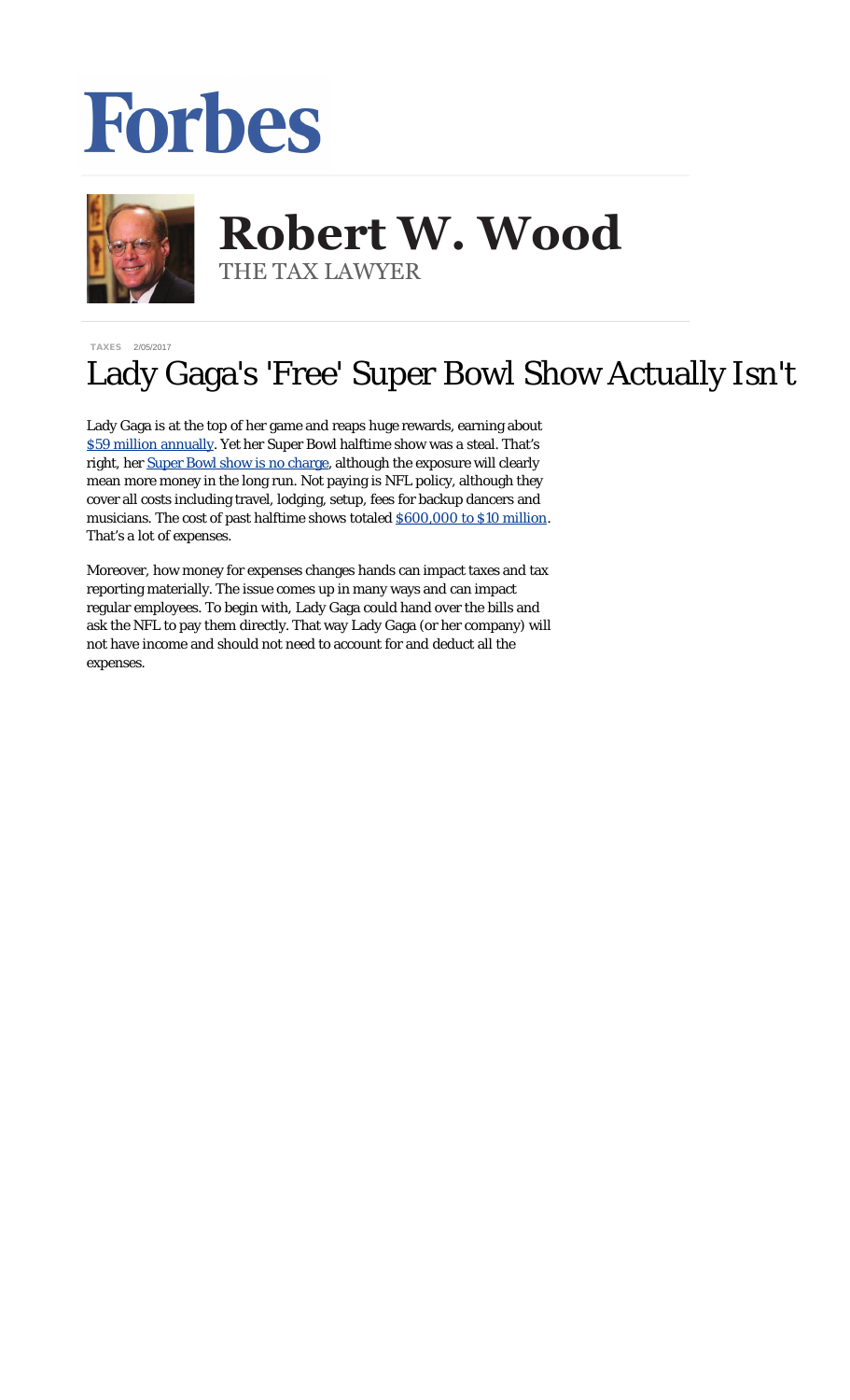

*Lady Gaga performs on the runway during the 2016 Victoria's Secret Fashion Show on November 30, 2016 in Paris, France. (Photo by Dimitrios Kambouris/Getty Images for Victoria's Secret)*

Alternatively, Lady Gaga (or her company) could pay all the costs herself and then submit a bill for reimbursement to the NFL. This surely sounds like a wash, and for Lady Gaga, it should come out the same. But in the tax world it can come out differently. If you imagine that she were an employee of the NFL rather than an independent contractor, the direct pay or reimbursement choice might matter in ways that seem surprising if not downright unfair.

In fact, many employees have found that getting 'reimbursed' by their company for employee business expenses can leave them short. The employee has to report the income when it is included on their [Form W-2](https://www.irs.gov/uac/about-form-w2). But when they deduct the expenses, their deductions are often limited. If you can't deduct it dollar-for-dollar, you'll certainly care how the reimbursements are handled on your taxes.

The best deal is if your employer has an "accountable plan." If the company